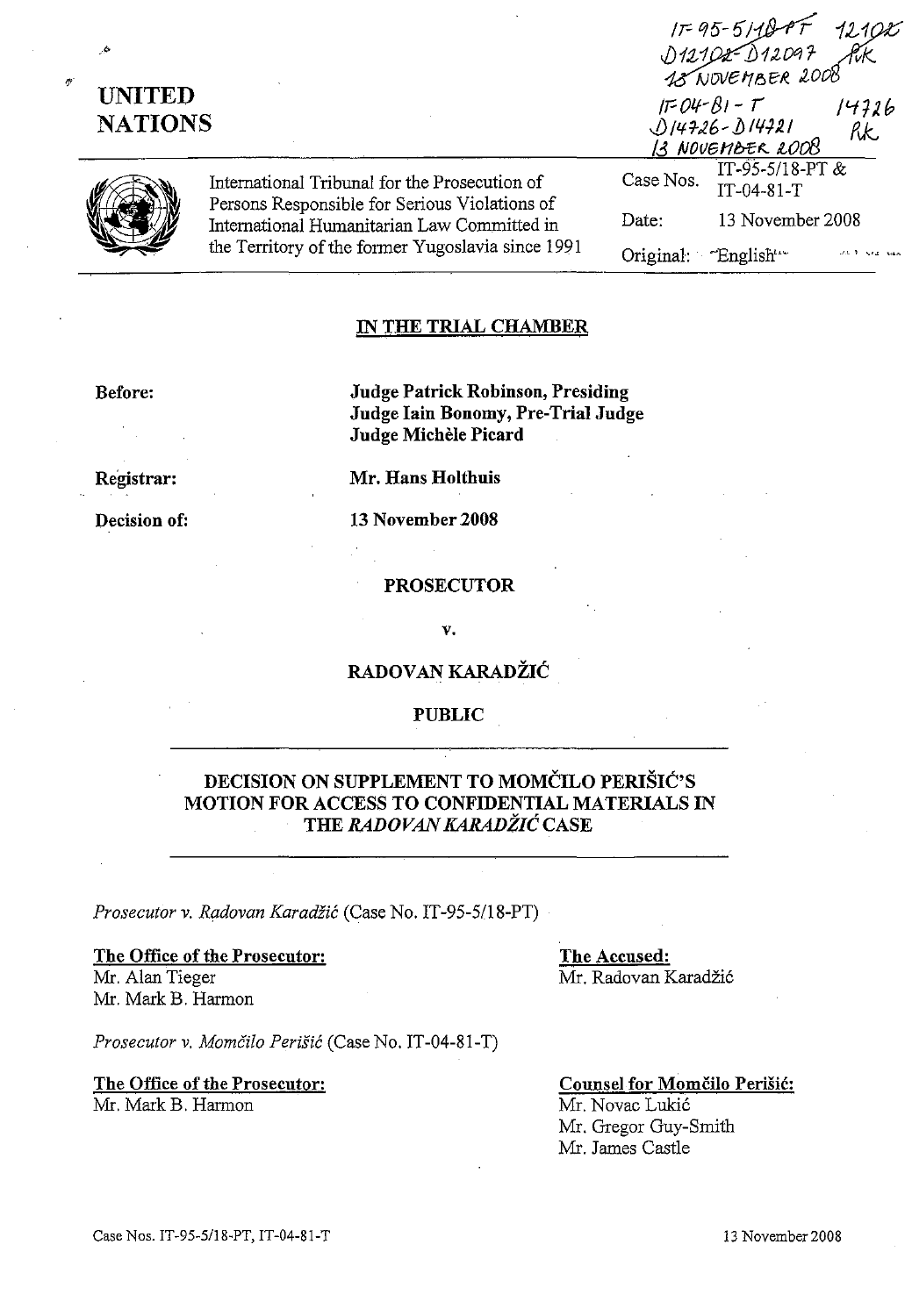!CE% *5/-ff) Pl"* ·tlJ01  $I - 04 - 01 - T$   $14915$ 

**THIS TRIAL CHAMBER** of the International Tribunal for the Prosecution of Persons Responsible for Serious Violations of International Humanitarian Law Committed in the Territory of the former Yugoslavia since 1991 ("Tribunal") is seised of the "Supplement to Momčilo Perišić's Motion for Access to Confidential Materials in the Radovan Karadžić Case, with Annexes A and B", filed publicly on 15 October 2008 ("Perišić Supplement") by Momčilo Perišić, an where accused in another case before-the-Tribunal, and hereby renders-its decision-thereon. .,,,  $\epsilon \in \mathbb{C}$  ,  $\exp(\frac{1}{2} \frac{1}{2} \frac{1}{2})$ 

# **I. Background**

l, On 18 September 2008, Momčilo Perišić ("the Applicant") filed a Motion for access to all *inter partes* and *ex parte* confidential material from the instant case, *Prosecutor v, Radovan* Karadžić (Case No, IT-95/l8-PT) ("Karadžić case"), for the duration of the pre-trial and trial proceedings ("original Motion").<sup>1</sup> The Prosecution filed a Response to the original Motion on 2 October 2008, in which it did not object to the Applicant gaining access to confidential *inter partes* material,<sup>2</sup> but opposed the Applicant gaining access to any confidential *ex parte* material.<sup>3</sup>

2. On 14 October 2008, in its "Decision on Momčilo Perišić's Motion for Access to Confidential Materials in the *Radovan* Karadžić Case" ("initial Decision"), the Trial Chamber granted the Applicant' s request in part, allowing access to confidential *inter partes* materials from the Karadžić case, but not to confidential *ex parte* materials.<sup>4</sup>

## **II. Submissions**

3. In the Perišić Supplement, the Applicant states that he omitted in his original Motion to seek access to confidential materials from proceedings held under Rule 61 of the Rules of Procedure and Evidence of the Tribunal ("Rules") in the Karadžić case.<sup>5</sup> He now seeks access to those materials.<sup>6</sup>

4. The Applicant adopts the arguments he presented in his original Motion, specifically that there is a geographical and temporal nexus between the Karadžić case and his own case, which establishes a "legitimate forensic purpose" for access.<sup>7</sup> He contends that Rule 61 materials presented in the Karadžić case stand a good chance of materially assisting his defence "as the material is the basis upon which the Trial Chamber affirms the indictment and issues an

<sup>&</sup>lt;sup>1</sup> Momčilo Perišić's Motion for Access to Confidential Materials in the Radovan Karadžić Case, 18 September 2008.

<sup>&</sup>lt;sup>2</sup> Prosecution Response to the Request of Momčilo Perišić for Confidential Materials in the Radovan Karadžić Case, 2 October 2008 ("Response"), para. 3.

Response, para. 4.

<sup>4</sup> Decision on Momčilo Perišić's Motion for Access to Confidential Materials in the *Radovan* Karadžić Case, 14 October 2008, para. 20.

<sup>&</sup>lt;sup>5</sup> Perišić Supplement, para. 3.

<sup>6</sup> Perišić Supplement, para. 6.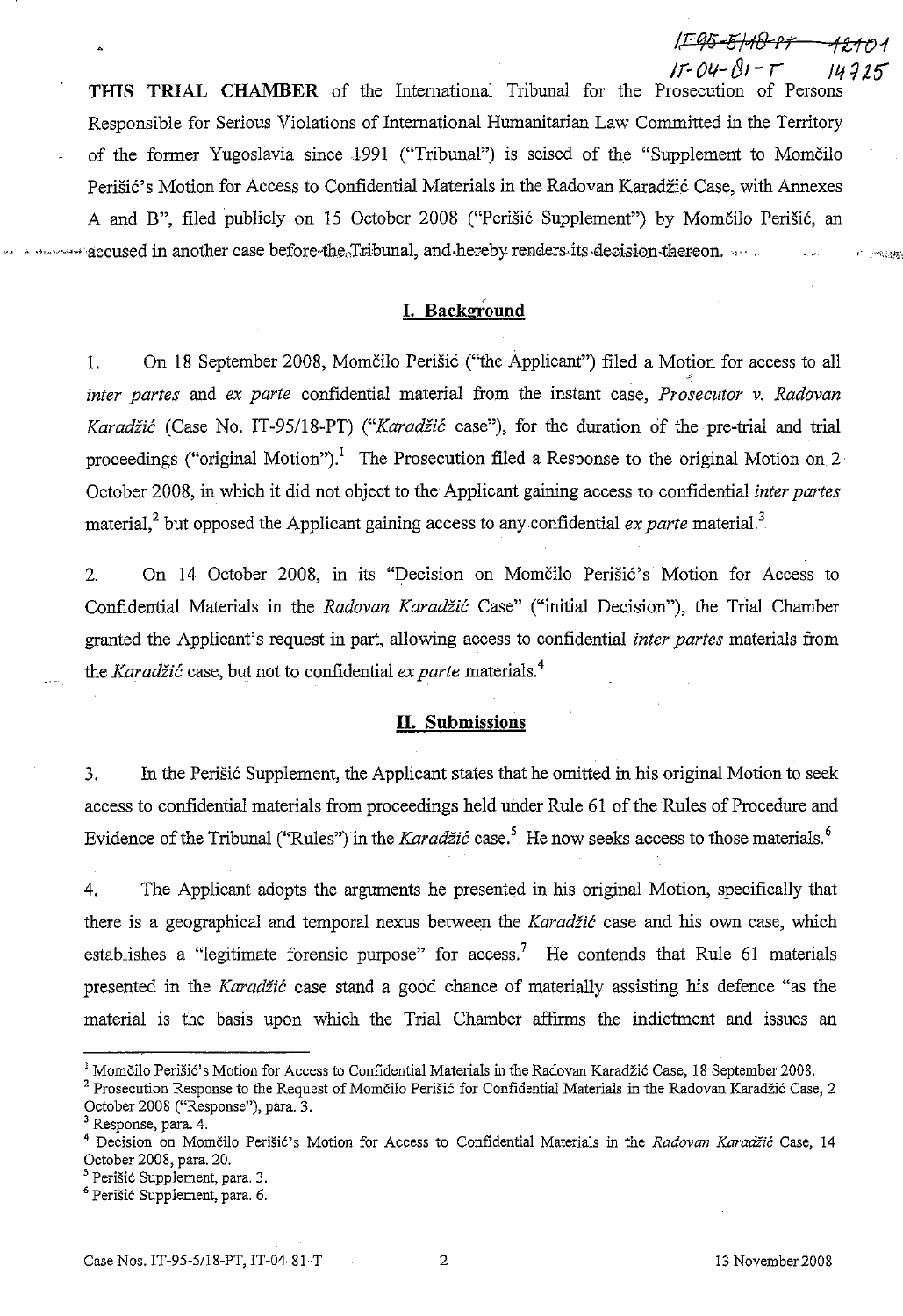international arrest warrant" under Rule  $61(C)$  and  $(D)$ .<sup>8</sup> He further argues that the fact that the Prosecution at one *time* considered joining the Perišić and Karadžić cases additionally evidences a "substantial overIap" between the indictments, and refers to Annexes A and B in support.of this claim.<sup>9</sup>

 $5.$ 2008. Neither the Prosecution nor the Accused have issued any response. The Perišić Supplement was intimated to the Accused Karadžić in *B/CIS* on 27 October ~.f-,-:oU~ ">"lO nh -~'.i'-"'-~~.Jj.~..."f(,~':,.~.1.<. ", • .•.... .. ,>;-.~",,,,,;.,--.~;.;;;;:] p.. { ..:": A· "'...' ~~ .' ,,..,.:~;~,;,t '''<- f. *-i."* ""J:".\_-o\_,"'::'l:.J:'.k;:"';;.", "'''''''~',~....

### **III.** Applicable law

### A. Rule 61

6. Proceedings are held pursuant to Rule 61 of the Rules in cases where a warrant of arrest, issued after an indictment has been confirmed by one Judge, has not been executed and, consequently, the indictment has not been personally served on the accused.<sup>10</sup> During an open hearing before a Trial Chamber, the Prosecution submits the indictment and all the evidence supporting it, and may call to give testimony any witness whose statement is included in that supporting material.<sup>11</sup> If, on the basis of that evidence, the Trial Chamber is satisfied that there are reasonable grounds to believe that the accused committed all or any of the crimes charged, they will issue an international arrest warrant in respect of the accused.<sup>12</sup>

#### B. Access to confidential materials

7. A party may obtain confidential material from another case to assist it in the preparation of its case, if (a) the material sought has been "identified or described by its general nature"; and (b) a "legitimate forensic purpose" exists for such access.<sup>13</sup> In respect of confidential *inter partes* 

IF-95-5118-PT -

*Ir-Oq-IJ1-* T */412.4*

<sup>7</sup> Perišić Supplement, para. 4.

<sup>&</sup>lt;sup>8</sup> Perišić Supplement, para. 5.

<sup>&</sup>lt;sup>9</sup> Perišić Supplement, para. 5. Annex A comprises copies of two pages of the Ninth Report of the President and Prosecutor of the Tribunal to the United Nations Security Council regarding implementation of the Completion Strategy of the Tribunal pursuant to paragraph 6 of Council Resolution 1534, dated 14 May 2008.<sup>9</sup> The second of these pages is headed "Possible Schedule for on-going and future trials". At the bottom of the page, a list under the heading "Fugitives: to be tried if the fugitives arrive" contains the words "(Karadžić)/(Mladić) – possible joinder with Perišić". Annex B is a copy of the "Order of the President of the Tribunal Reassigning a Case to a Trial Chamber" dated 21 August 2008, which states that, although the Prosecution had provided "longstanding and consistent" representation that it would seek to join the Karadžić and Perišić cases, it had advised the Chambers that it would now not seek to do so.  $10$  Rule 61(A).

 $^{11}$  Rule 61(B).

 $12$  Rule 61(C)-(D).

<sup>13</sup> *Prosecutor* v. Blaškić, Case No. IT-95-14-A, Decision on Appellants Dario Kordić and Mario Čerkez's Request for Assistance of the Appeals Chamber in Gaining Access to Appellate Briefs and Non-Public Post Appeal Pleadings and Hearing Transcripts Filed in the *Prosecutor* v. Blaškić, 16 May 2002 ("Blaškić Decision"), para. 14; *Prosecutor* v. Blagojević *and* Jokić, Case No. IT-02-60-A, Decision on Motions for Access to Confidential Material, 16 November *2005* ("Blagojević *and* Jokić Decision"), para, 11; *see also Prosecutor* v. Delić, Case No. IT-04-83-PT, Order on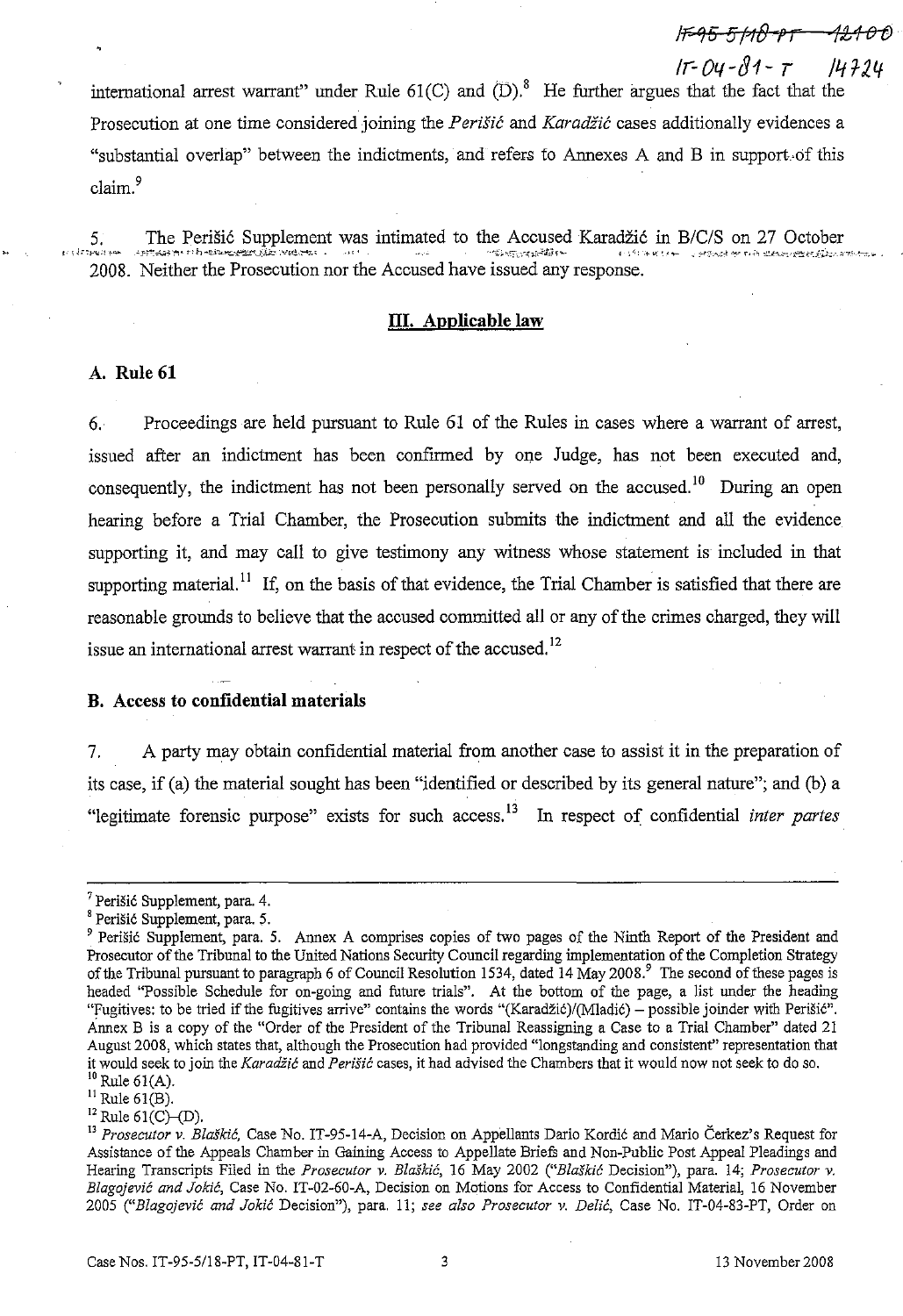/r-OI.l-81-T **/41-Jj** material, a "legitimate forensic purpose" for access in subsequent proceedings will be shown if the applicant can demonstrate "a good chance that access to this evidence will materially assist the applicant in preparing his case",  $^{14}$  based on "the existence of a nexus between the applicant's case and the original case from which the material is sought".<sup>15</sup> To establish a nexus, the applicant is required to demonstrate a "geographical, temporal or otherwise material overiap" between the two proceedings.<sup>16</sup> In respect-of ex.parte-confidential-material, the Appeals Chamber, has required, an. applicant to meet a higher standard in establishing a legitimate forensic purpose for access.<sup>17</sup>

#### **IV. Discussion**

8. In the Karadžić case, Rule 61 proceedings were conducted before the Tribunal during June and July 1996. The Applicant seeks access to the non-public materials presented in evidence during those proceedings.

l. As it did in its initial Decision, the Trial Chamber finds here that the Perišić Motion and Supplement together establish that a substantial overlap exists in the timeframes and locations of the crimes charged in the *Perišić* and *Karadžić* indictments, and that the factual bases for the charges in the indictments appear to interrelate. Moreover, neither the Prosecution nor the Accused objects to access. The Applicant has thus shown a legitimate forensic purpose for access to the requested confidential and *inter partes* material from the Rule 61 proceedings in the Karadžić case. However, the Trial Chamber finds that the Applicant has not established a legitimate forensic purpose for access to confidential and *ex parte*<sup>18</sup> material by reference to the higher standard required in respect of such material.

9. In respect of any Rule 70 material, the Chamber will order that the Prosecution and the Defence seek the consent of the Rule 70 provider(s) before it can be disclosed to the Applicant.

## **V. Disposition**

Defence Motions for Access to All Confidential Material in *Prosecutor* v. Blaškić and *Prosecutar* v. Kordić *and* Čerkez, 7 December 2005, p. 6.

<sup>14</sup> Blagojević *and* Jokić Decision, para. ll; *Prosecutor v.* Đorđević, Case No. IT-05-871I-PT, Decision on Vlastimir Đorđević's Motion for Access to All Material in *Prosecutor* v. *Limaj et al.,* Case No. IT-03-66, 6 February 2008 ("*Đorđević* Decision"), para. 7; *Blaškić* Decision, para. 14.

<sup>15</sup>*Prosecutor* v. *Limaj et al.,* Case No. IT-03-66-A, Decision on Haradinaj Motion for Access, Balaj Motion for Joinder, and Balaj Motion for Access to Materials in the *Limaj* Case, 31 October 2006, para. 7; Đorđević Decision, para. 7.

J6 *See* Blaškić Decision, para. 15; *Prosecutor* v. Kordić *and* Čerkez, Case No. IT-95-14/2-A, Decision on Motion by Hadžihasanović, Alagić and Kubura for Access to Confidential Supporting Material, Transcripts and Exhibits in the Kordić *and* Čerkez Case, 23 January 2003, p. 4; Đorđević Decision, para. 7.

<sup>17</sup> *Prosecutor* v. *Krajišnik,* Case No. IT-00-39-A, Decision on Motion by Mićo Stanišić for Access to All Confidential Material in the *Krajišnik* Case, 21 February 2007, p. 5; *Prosecutor* v. Brđanin, Case No. IT-99-36-A, Decision on Mićo Stanišić's Motion for Access to All Confidential Materials in the Brđanin Case, 24 January 2007, para. 14.

<sup>&</sup>lt;sup>18</sup> The Trial Chamber here refers to confidential materials to which the Accused Karadžić is not afforded access.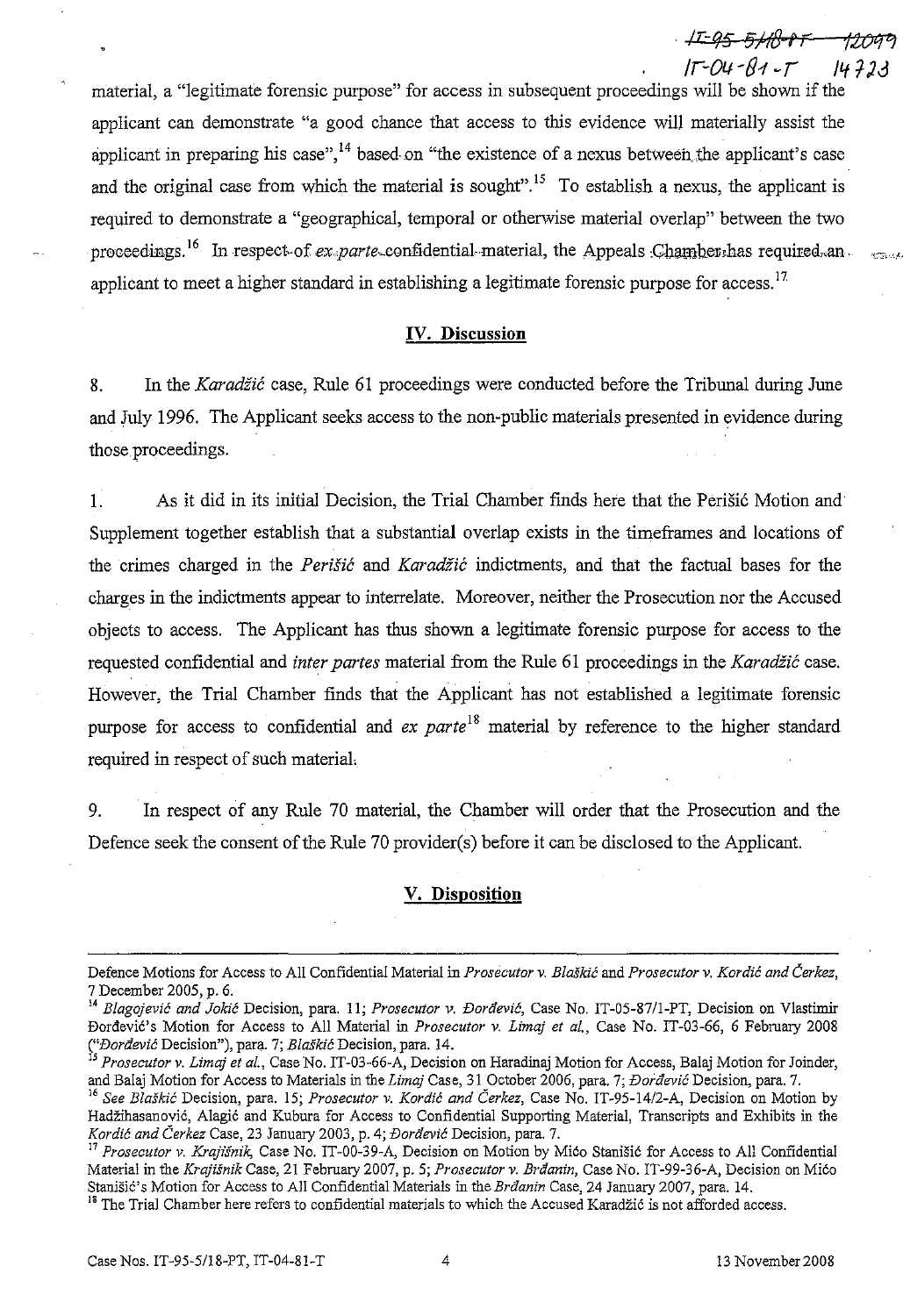Accordingly, the Trial Chamber, pursuant to Rules 54 and 61 of the Rules of Procedure and  $10.$ Evidence of the Tribunal, hereby GRANTS the Perišić Supplement, in part, and DENIES the Perišić Supplement, in part, and:

- a. ORDERS the Prosecution to identify for the Registry the *inter partes* confidential material from Prosecutor v. Karadžić and Mladić, Case Nos. IT-95-5-R61 and IT-95-18-R61, for AUTOMOREEN -CHIMILIAN disclosure to the Applicant.
- b. REOUESTS the Registry to disclose to the Applicant the *inter partes* confidential material once it has been identified by the Prosecution in accordance with paragraph (a).
- c. ORDERS the Prosecution to determine without delay which, if any, of the material requested is subject to the provisions of Rule 70, and immediately thereafter to contact the providers of such material to seek their consent for its disclosure to the Applicant, and, where Rule 70 providers consent to such disclosure, to notify the Registry on a periodic basis of such consent.
- d. ORDERS that no confidential and ex parte material from Prosecutor v. Karadžić and *Mladić*, Case Nos. IT-95-5-R61 and IT-95-18-R61, be disclosed to the Applicant.
- ORDERS that the Applicant, his Defence team, and any employees who have been e. instructed or authorised by the Applicant shall not disclose to the public, or to any third party, any confidential or non-public material disclosed from the Karadžić case, including witness identities, whereabouts, statements, or transcripts, except to the limited extent that such disclosure to members of the public is directly and specifically necessary for the preparation and presentation of the Applicant's case. If any confidential or non-public material is disclosed to the public where directly and specifically necessary, any person to whom disclosure is made shall be informed that he or she is forbidden to copy, reproduce, or publicise confidential or non-public information or to disclose it to any person, and that he or she must return the material to the Applicant as soon as it is no longer needed for the preparation of the Applicant's case.
- f. For the purpose of this Decision, "the public" means and includes all persons, governments, organisations, entities, clients, associations, and groups, other than the Judges of the Tribunal, the staff of the Registry, the Prosecutor and his representatives, the Applicant and his defence team, and the Applicant, his counsel, and any employees who have been instructed or authorised by the Applicant's counsel to have access to the confidential material. "The public" also includes, without limitation, families, friends, and associates of

 $\epsilon_1$ 

eredikten

-F-95-5148-RT  $11 - 04 - 81 - 7$